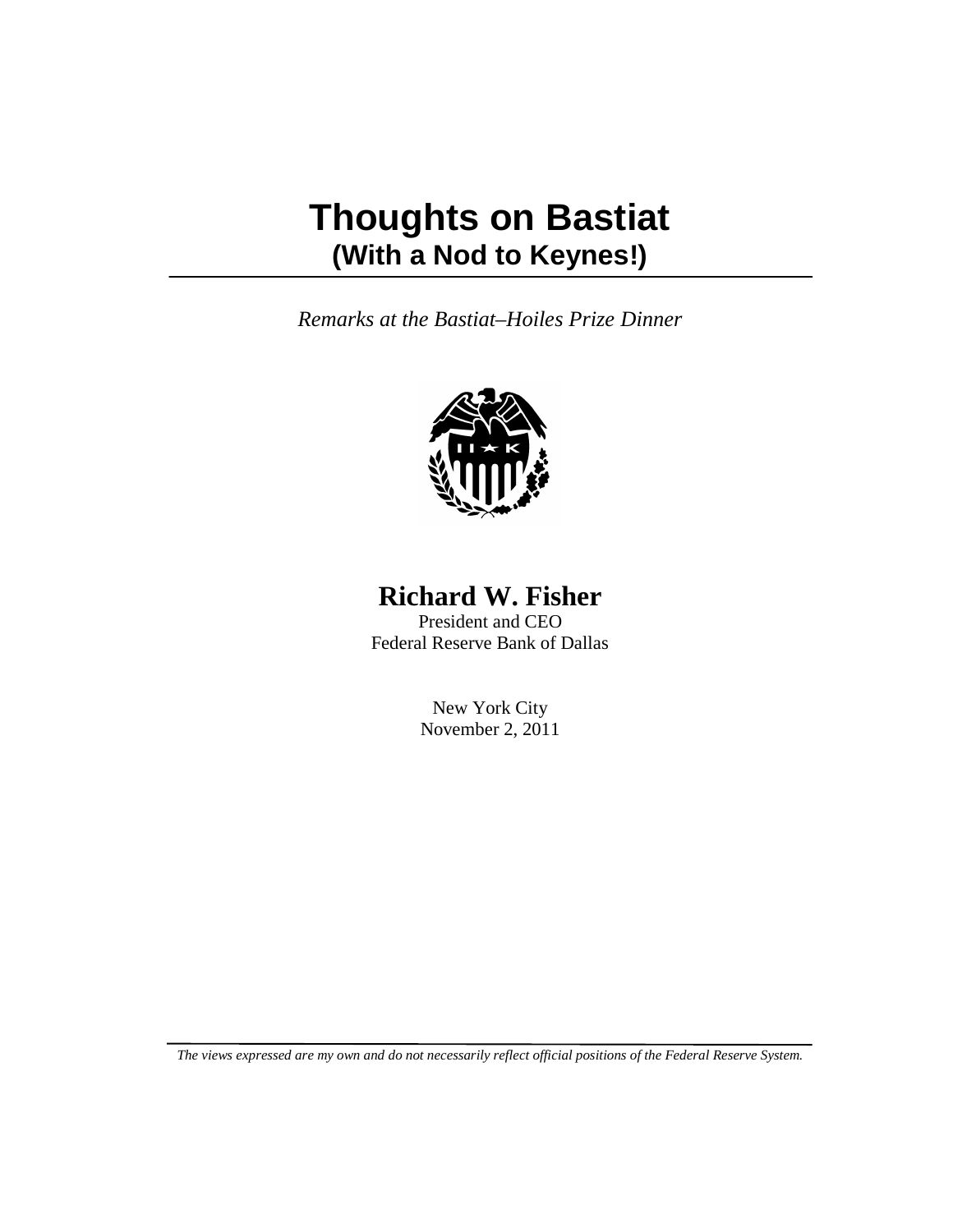## **Thoughts on Bastiat (With a Nod to Keynes!)**

### Richard W. Fisher

Thank you, Amity [Shlaes].

This is an important evening. We gather under the name of Frédéric Bastiat to celebrate those who write about free markets, a concept that for many of today's foremost economic policy pundits is as provocative as a Texan evoking the virtues of a Frenchman.

Bastiat would no doubt be pleased that this most famous of dining rooms is not lit by candlelight, but by the agent of creative destruction that is electricity. Of course, the term "creative destruction" is Joseph Schumpeter's, not Bastiat's. Like Bastiat, Schumpeter was an eccentric. Having immigrated to America and to Harvard, Schumpeter was said to introduce himself to his first class by saying he wished to be considered "the greatest economist in the world, the greatest horseman in Austria and the best lover in Vienna." To which he quickly added, "I never became the greatest horseman in Austria." Schumpeter was impossibly vain, but discerning. It is no small thing that he described Bastiat as "the most brilliant economic journalist who ever lived."

In July, Jim Grant wrote a fine piece on Bastiat for the *Wall Street Journal*, titled "For Love of Laissez-Faire," reviewing an English-language collection of Bastiat's letters titled *The Man and the Statesman*. Grant quotes Bastiat as praising the qualities of readable literature as follows: "It has to be short, clear, accurate and as full of feeling as of ideas, all at the same time."<sup>2</sup> You might be aghast at my quoting Keynes as having suggested what I think might be a good addendum to Bastiat's literary advice: "Words ought to be a little wild, for they are the assault of thoughts upon the unthinking." $3^3$ 

Tonight, we celebrate a small coterie of women and men who write "short, clear, accurate" articles that are "full of feeling" for the idea of free markets and, if not necessarily wild, do, in fact, frontally assault run-of-the-mill thinking.

Tonight, we celebrate not just free markets, but freedom itself. Freedom to express thought. Freedom to challenge convention. Freedom to be heard and to be seen and felt doing so.

"The cause of freedom is not the cause of a race or a sect, a party or a class―it is the cause of human kind, the very birthright of humanity."<sup>4</sup> Anna Julia Cooper, the daughter of a slave and one of the first African-American women to earn a doctorate―at the University of Paris, no less―said that.

"Don't wink at a girl in the dark." My father said that.

Amity was kind to mention my dad and what he overcame. Like Bastiat, my father was orphaned at a young age―at the age of 6. Unlike Bastiat, he did not inherit an estate in Mugron. In fact, until he was picked up by local magistrates in Queensland, he and his father, my grandfather, begged for food on the streets in the aftermath of the depression that gripped Australia at the turn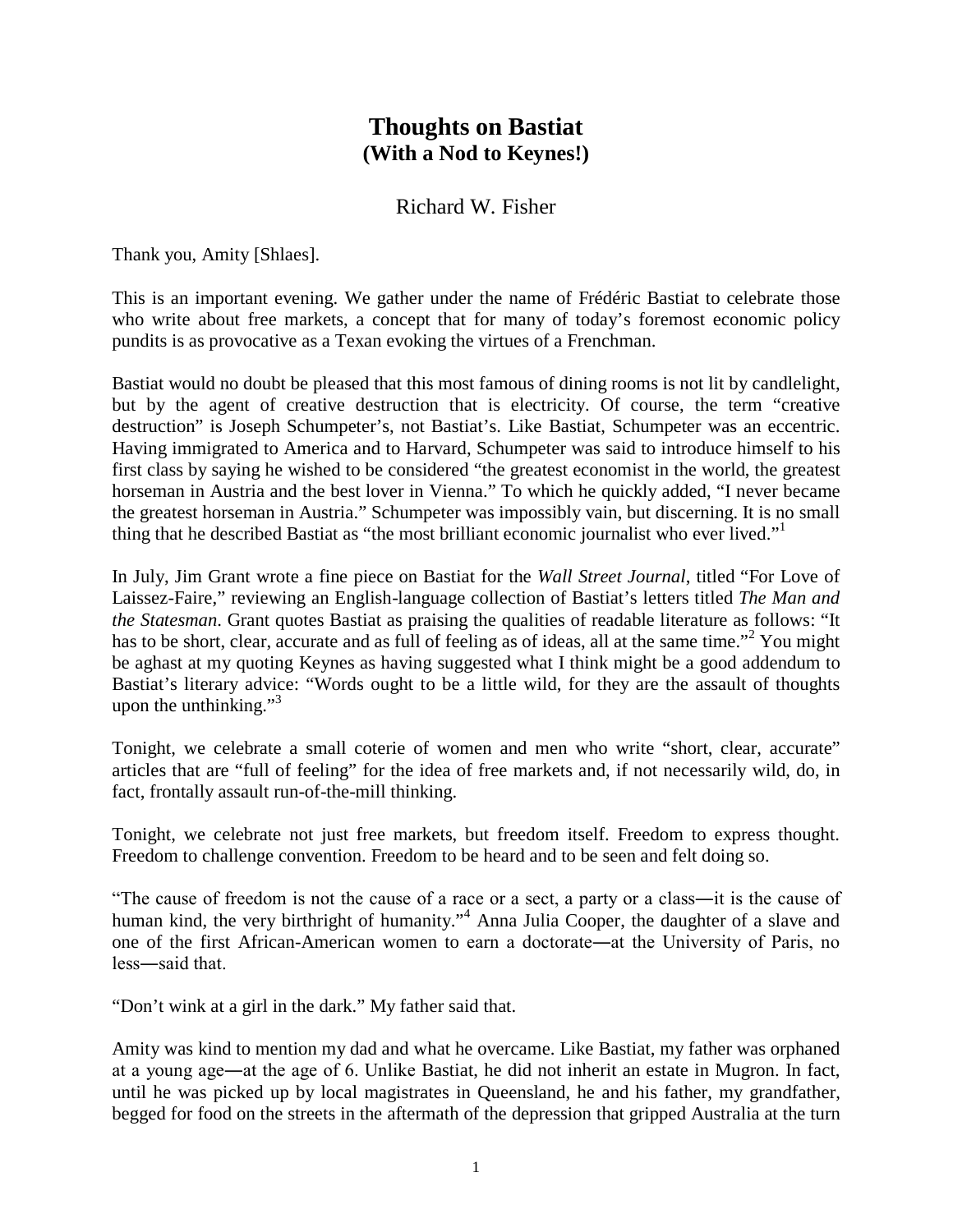of the previous century. Unlike Ms. Cooper, he never received an education. He barely made it through fourth grade; he certainly did not get a formal education in economics. Yet, like Ms. Cooper, he understood the romance and power of freedom. And he understood what Bastiat taught us all: He understood an idea that is "full of feeling," unseen or improperly communicated, is the equivalent of the proverbial tree that falls in the forest. He could not have spelled it, but he instinctively understood the meaning of praxeology; his quip about winking is as good as any to remind economists of the need to understand the basics of human action and reaction when they ply their models and their prescriptions for what ails us.

The nice things that Amity said about me were all made possible because my father and mother came to America. Because they believed that here, more than anywhere else, human endeavor was prized, and that here, freedom was and is the "birthright of humanity." Having been a ward of the state, my father taught his son―me―that individual effort is the sole proven basis for advancement; that dependence on government, which he managed to escape, is just another word for entrapment and, however well intentioned, severely regressive.

Most everyone in this room tonight is concerned that, as Bastiat wrote in the aftermath of the French Revolution of 1848, we are at risk of becoming a nation where "the state is responsible for providing a living for everyone."<sup>5</sup> The reality is that even if this were desirable, which it is not, pliant fiscal authorities―Republican and Democrat―who have led us down this road for decades find themselves in a financial cul de sac; they have run out of enabling money.

Of course, they could skip the curb and keep on moving in the same direction were the central bank to accommodate them by monetizing their debts. But we all know that ends ultimately in the most ruinous of scenarios, the onset of hyperinflation. It is a far better thing for them to face up to the fact that they have been improvident and must now change their ways―that they must not, and cannot, hide under the skirts of the Federal Reserve. The central bank must never become an accomplice to feckless government. Indeed, as we at the Fed and central banks worldwide are guardians of a fiat currency―a faith-based currency―it is imperative that we never, ever, ever, be seen to have the slightest inclination to countenance doing so. For that fragile faith, once violated, can never be restored.

To be fair, our politicians develop their initiatives according to what gets them elected and reelected. This is how a democracy works. Those of us who cherish freedom know that democracy is freedom's great enabler. Thus, it is incumbent upon all of us to provide the people with the information they need to make informed judgments, not in obscure math published in elite journals, but in plain language they understand, disseminated through media they can readily access.

The awardees tonight do all of us one better: They strip bare the hypocrisy of the nanny state, see through the veil of differential calculus and complex formulae that modern economists have come to rely upon, and in the very best tradition of Bastiat and his disciples, appeal to logic to expose the unintended consequences and longer-term effects of popular policy prescriptions. They do so in readable form that would do Bastiat proud: They wink in the brightest of daylight, communicating their passion for free markets for all to see. Tonight, we honor their courage. We applaud the strength of their conviction and obstinacy in sticking to their principles. And not unimportantly—thanks to Tom Smith, Pamela Hoiles, Charles Kadlec, Jim Piereson and